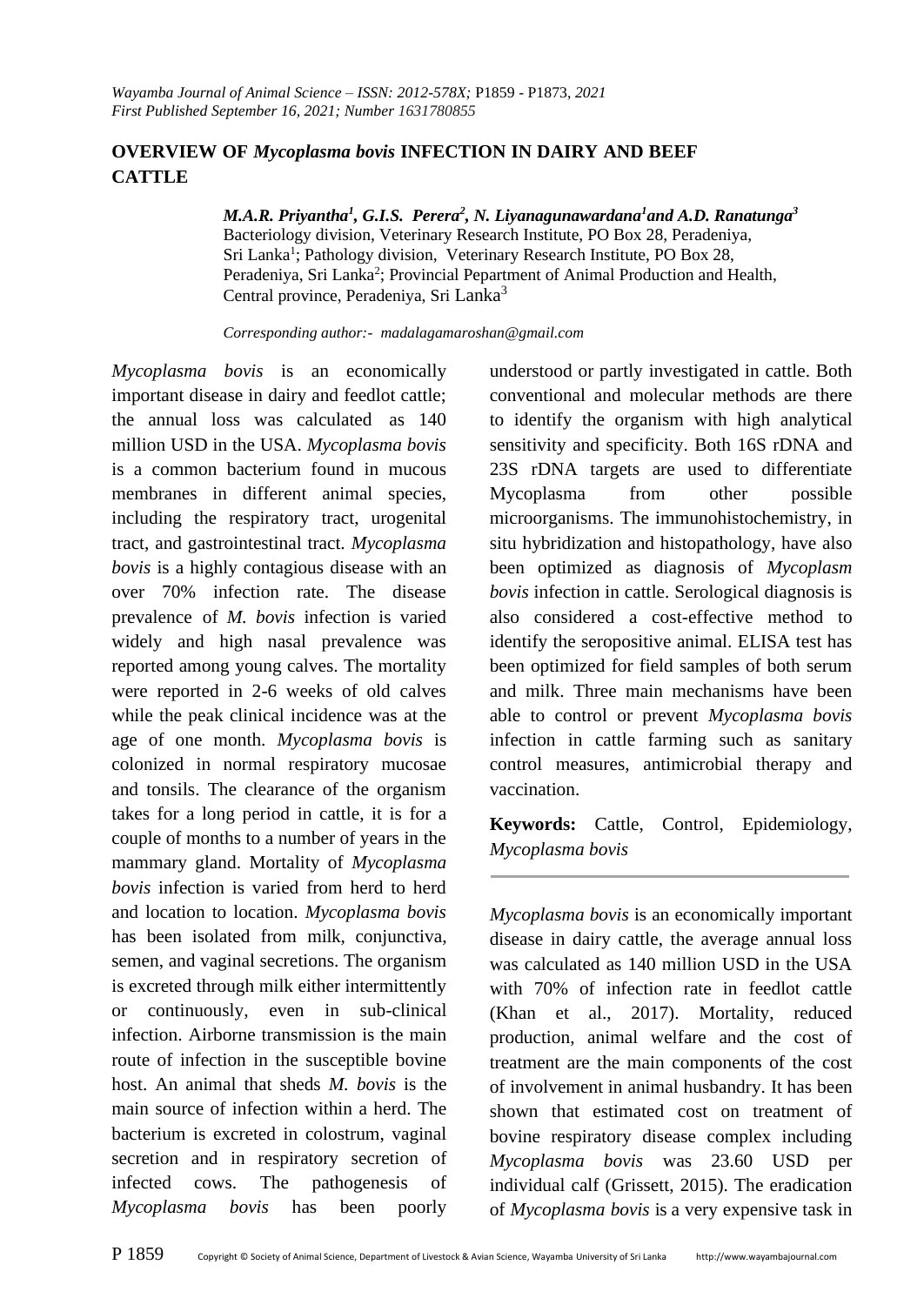P 1860

livestock; over 160 000 cattle were slaughtered in New Zealand with a value of 116 million Euros in 2020 (Aebi et al., 2015; Dudek, 2020).

Mycoplasma is a mollicute, a common inhabitant in respiratory tract, urogenital tract, and in gastrointestinal tract of livestock (Parker, 2018). The lack of cell wall is the main characteristic of this group of bacteria while it is also considered as the main survival mechanism against antimicrobials (Caswell, 2007). The genome size of *Mycoplasma bovis* is varied from 0.58 to 2.2 Mega bases (Maunsell, 2011). It is a small genome sized pathogen when comparing to rest of the pathogenic organism in livestock (Maunsell and Donovan, 2009). Mycoplasma bacterium consists of cytoplasm, cell membrane and nucleic material while other complex organelles are not found as a comparison to other pathogenic bacterial species in livestock (Dudek, 2020). An individual cell of Mycoplasma cannot synthesize its own requirement of amino acids and fatty acids due to the lack of complex internal structures; nutritional requirement depends on resources acquired from the host (Dudek, 2020).

*Mycoplasma bovis* causes mild to severe respiratory tract infections in calves and adults (Caswell, 2007). The following species of Mycoplasma were shown in varying degree of clinical importance in cattle as *Mycoplasma californicum, Mycoplasma bovigenitalium, Mycoplasma bovirhinis, Mycoplasma bovoculi, Mycoplasma leachii, Mycoplasma dispar, Mycoplasma canis, Mycoplasma canadense, Mycoplasma alkalescens, Mycoplasma arginini, and Mycoplasma wenyonii*  (Maunsell, 2011; Parker, 2018). In addition, high clinical significance were shown in *Mycoplasma bovis*, *Mycoplasma mycoides mycoides*, *Mycoplasma bovigenitalium* and *Mycoplasma bovoculi* (Dudek, 2020). Bovine mycoplasmosis is either a primary or a secondary infection, the clinical outcome depends on factors related to the host, pathogen and environment (Parker, 2018). Therefore, identification of exact cause of the clinical infection is a challenging task in bovine herds. In addition, *Mycoplasma mycoides mycoides* is the causative agent for bovine pleuropneumonia in cattle (Dudek, 2020; Parker, 2018)*.* Bovine pleuropneumonia is not a common disease in current bovine herds. Furthermore, this disease is limited to Sub Saharan countries as a result of continuous stamping out policies in many countries (Parker, 2018). *Mycoplasma bovigenitalium* is associated mainly with reproductive disorders while *Mycoplasma bovoculi* is found with keratoconjunctivitis in cattle (Dudek, 2020). *Mycoplasma bovis* causes a series of multiple clinical diseases such as mastitis, arthritis, pneumonia, otitis media and reproductive disorders in cattle especially in feedlot cattle (Caswell, 2007; Parker, 2018). The closely associated Genus of Acheloplasma has also been isolated in cattle, although clinical significance has not been proven (Caswell, 2007; Parker, 2018).

*Mycoplasma bovis* is an important member of bovine respiratory disease in cattle with a number of other bacterial pathogens such as *Mannheimia haemolytica, Mycoplasma bovis, Pasteurella multocida, and Histophilus somni,*  as well as viral pathogens of bovine herpesvirus type 1 (BHV-1), parainfluenza- 3virus (PI3), bovine viral diarrhea virus (BVDV) and bovine respiratory syncytial virus (BRSV) (Grissett, 2015).

The mammary tissue infection or mastitis caused by *Mycoplasma bovis* is often shown in multiple quarters in cows and it was shown unresponsive against antimicrobial treatments frequently (Maunsell, 2009). Pneumonia and arthritis were observed common in adults and calves, while otitis media were limited to calves (Caswell, 2007). Although mycoplasmosis is a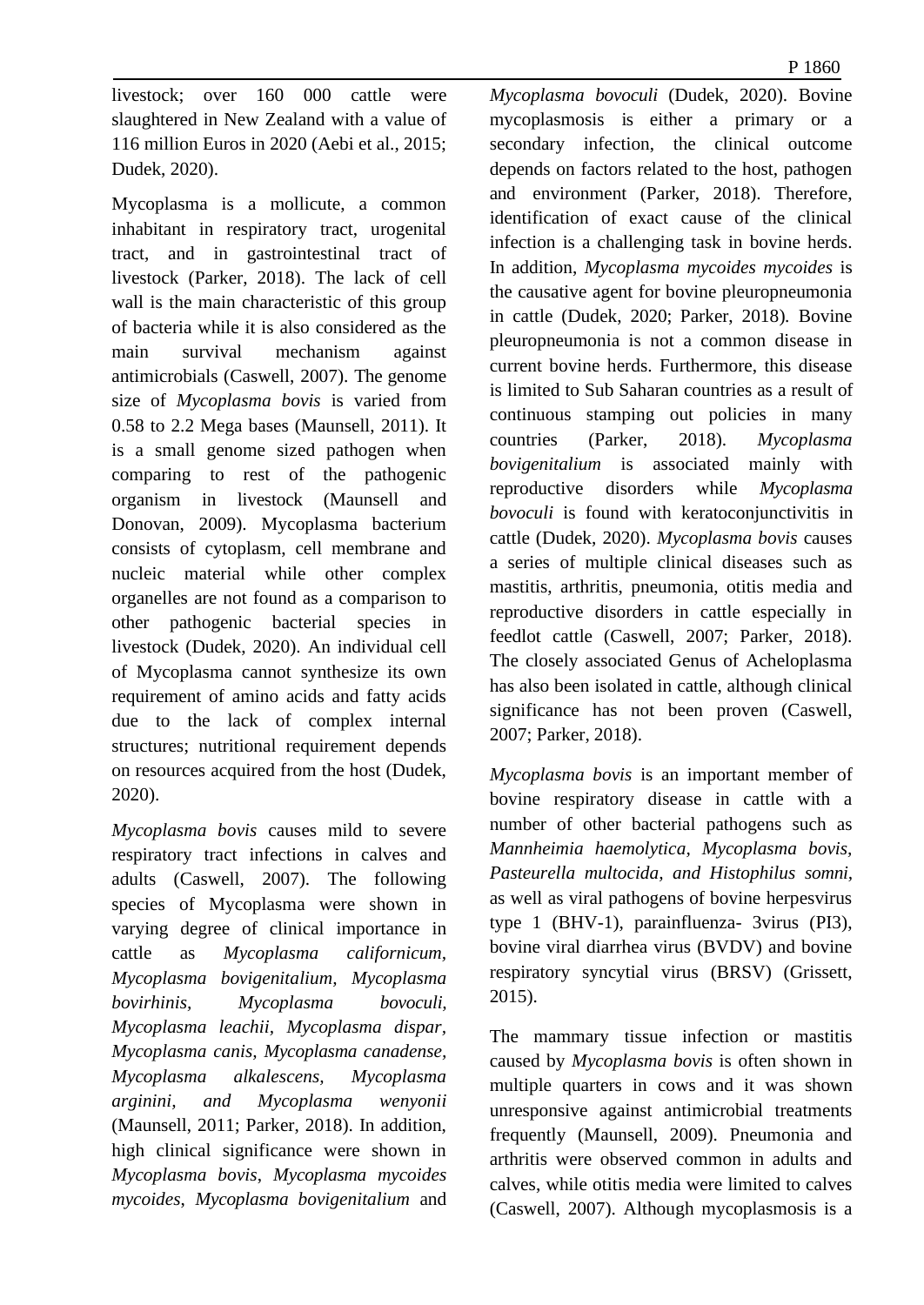contagious disease in cattle, reproductive diseases were considered under reported in the field due to inadequate laboratory facilities to identify the causative agent (Haapala et al., 2021). The vulvovaginitis, infertility, endometritis were common reproductive disroderd caused by *Mycoplasma bovis* (Caswell, 2007). In addition, early culling of dairy animals are often practiced due to the unresponsiveness of the diseases for long period (Haapala et al., 2021).

A limited literature is found on local herds and no extensive study has been performed in the country. Furthermore, *Mycoplasma bovis* has been recognized as a potential risk to the dairy industry as a mixed infection with BVD and Salmonella Dublin.

### **Epidemiology**

*Mycoplasma bovis* was first reported in 1961, the USA as a consequent of a severe outbreak of bovine mastitis (Dudek, 2020). The disease was first recognized in Europe in mid-1970 as a consequent of international trade and bovine semen distribution (Dudek, 2020). Finally, the disease had been transmitted and reported in all over the World where dairy and beef industry is found (Dudek, 2020). The prevalence of *Mycoplasma bovis* infection is varied with geographic location in Europe. Currently, the disease prevalence was 1.5% and 5.4% in Belgium and Greese respectively (Nicholas et al., 2016). The disease prevalence was less than 1% in UK and France believing the infection was underreported (Nicholas et al., 2016). The high prevalence of *Mycoplasma bovis* was observed in veal calve in Europe (Bokma et al., 2020). The situation is not known in developing countries due to the lack of disease surveillance on *Mycoplasma bovis*. In addition, high disease prevalence was reported in developing world. As an example, the prevalence of *Mycoplasma*  *bovis* was 55%, 100% in Mexico and Iran respectively (Nicholas et al., 2016).

The isolation of the organism from nasal swabs is challenging although animals were clinically ill, correlation between isolation and the presence of clinical disease was limited (Caswell and Archambault, 1996). As an example, *Mycoplasma bovis* had been recoverd only in 4% of animals although clinical disease was high as 28-98% in Australia (Hazelton et al., 2020). Importantly, *Mycoplasma bovis* has been isolated from milk, conjunctiva, semen, and vaginal secretions (Caswell and Archambault, 1996). Furthermore, *Mycoplama bovis* had been isolated from joint fluid, eyes, sheath washings, urogenital tract and heart blood (Dudek, 2020). *M. bovis* can be isolated from conjunctiva of the cattle, *M. bovis*  associated kerato-conjunctivitis also been reported (Dudek, 2020).The organism is excreted through milk either intermittently or continuously even in sub-clinical infection (Caswell, 2007).

The prevalence of *M. bovis* infection was high as 40-100% in feedlot cattle (Castillo-Alcala et al., 2012; Dudek, 2020). The peak clinical incidence was observed in one month old calves (Maunsell and Donovan, 2009). Young calves are more susceptible on the infection and high mortality was reported in 2-6 weeks of old calves (Maunsell and Donovan, 2009). The percentage of mortality is varied with multiple factors such as specific herd, severity of clinical disease, type of disease, environment and geographic location, it was 5-10% pneumonic calves in Italy (Calcutt, 2018). The reported morbidity were high as 35% in Europe (Calcutt, 2018). *M. bovis* is colonized in normal respiratory (upper respiratory tract and lower respiratory tract) mucosae of cattle, mammary gland and in tonsils (Maunsell, 2011).

Airborne transmission is the main route of infection from infected animal although little experimental evidence had been published (Dudek, 2020). *Mycoplasma bovis* shedder is the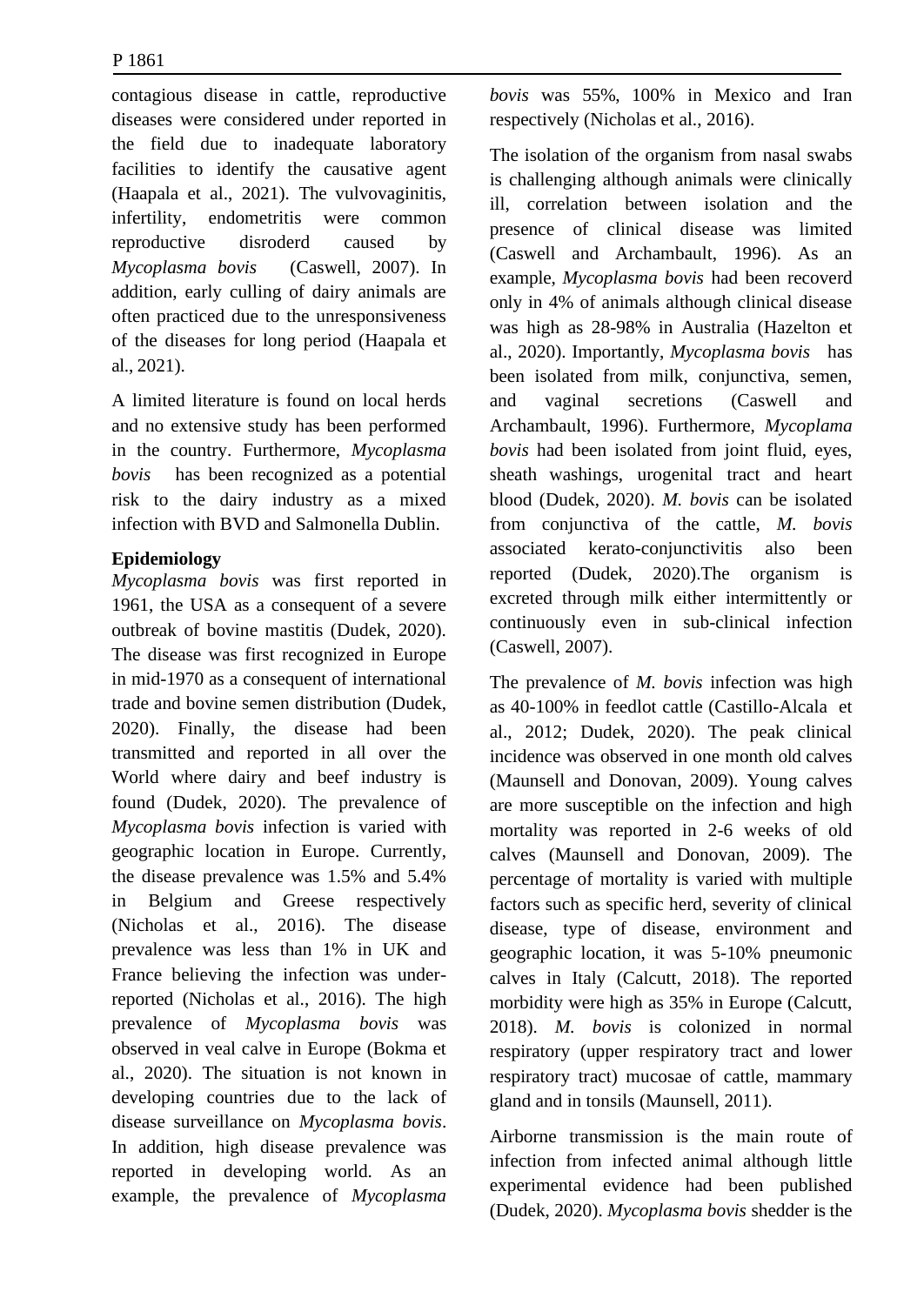P 1862

key and main source of infection in a herd (Dudek, 2020). *Mycoplasma bovis* is excreted in colostrum, vaginal secretion, and respiratory secretion of infected cows, which were the main source of infection in newly born calves (Aebi et al., 2015; Dudek, 2020; Gille et al., 2020). The recovery rate of *Mycoplasma bovis* in colostrum is varied, the organism has not been isolated always from infected herds (Gille et al., 2020). However, lack of isolation in colostrum is not an indicator on *Mycoplasma bovis* free status in a herd (Gille et al., 2020). Conversely, more studies are required to understand the shedding of *Mycoplasma bovis* in colostrum (Gille et al., 2020). Although the frequency was observed low, congenital *Mycoplasma bovis* infection has been reported in cattle, other routes of infection were shown common (Caswell, 2007). The organism can be recovered in either nasal swabs or broncho-alveolar lavage of infected and healthy animals (Schibrowski et al., 2018).

Antibodies against *Mycoplasma bovis* are detected in 10-14 days post infection in cattle and detectable level of antibodies remain for several months (Sachse et al., 1993). The serum and bulk milk samples are used to detect antibodies in individuals and herds respectively (Sachse et al., 1993). Indirect ELISA has been developed such as BIO K302, BIO K 260, MilA ELISA, to detect *Mycoplasma bovis* antibodies in bulk milk and serum with over 94% sensitivity and specificity (Hazelton et al., 2020; Nielsen et al., 2015; Vähänikkilä et al., 2019). However, MilA ELISA is not suitable for testing serum from early stage of calf (<3 weeks) (Vähänikkilä et al., 2019).The determination of sero positivity for bovine mycoplasmosis depends on multiple factors such as stage of the clinical disease and efficacy of laboratory tests. The detection of the infected animals depends

upon sensitivity & specificity of serological test, way of sample handling and factors related to laboratory skills (Dudek, 2020). Presence of asymptomatic animals is the vital component of reinfection in healthy bovine herds (Maunsell, 2011).

The clinical mastitis caused by *Mycoplasma bovis* is a highly contagious disease in cattle. *Mycoplasma bovis* causes a purulent mastitis in cattle and odourless content, presence of abnormal and disclosure secretion and lack of systemic signs were shown common (Nicholas et al., 2016). The clearance of the bacterium out of mammary gland is long as months to years (Nicholas et al., 2016). Importantly, many subclinical mastitis cases in *Mycoplasma bovis*  were shown neither high somatic cell count nor reduced milk yield (Maunsell, 2011). Therefore, identification of sub-clinical mastitis caused by *Mycoplasma bovis* is challenging in the field. Importanly, sub clinical mastitis caused by *Mycoplasma bovis* has been shown in all stage of lactation and dry animals (Maunsell, 2011). Furthermore, all ages were susceptible for the sub-clinical mastitis (Maunsell, 2011). These asymptomatic animals shed the organism for many months to years and can act as reservoir for *Mycoplasma bovis* infection (Horwood, 2014; Khan et al., 2017).

In clinical mastitis, no specific sings are found in *Mycoplasma bovis* although more than one quarter of mammary gland are affected (Maunsell, 2011). Mild systemic infection, drastic reduction of milk production, swollen gland, non-painful infection, greety or purulent or purulent colored secretion from teat canal were observed *Mycoplasma bovis* infection (Maunsell, 2011). Although it is less common, severe udder disease had been reported in clinical mastitis caused by *Mycoplasma bovis* in cattle (Aebi et al., 2015; Nicholas et al., 2016). Mastitis remained for several weeks and very slow recovery time was reported (Maunsell, 2011). Combination of other systemic infection such as arthritis, synovitis were also shown with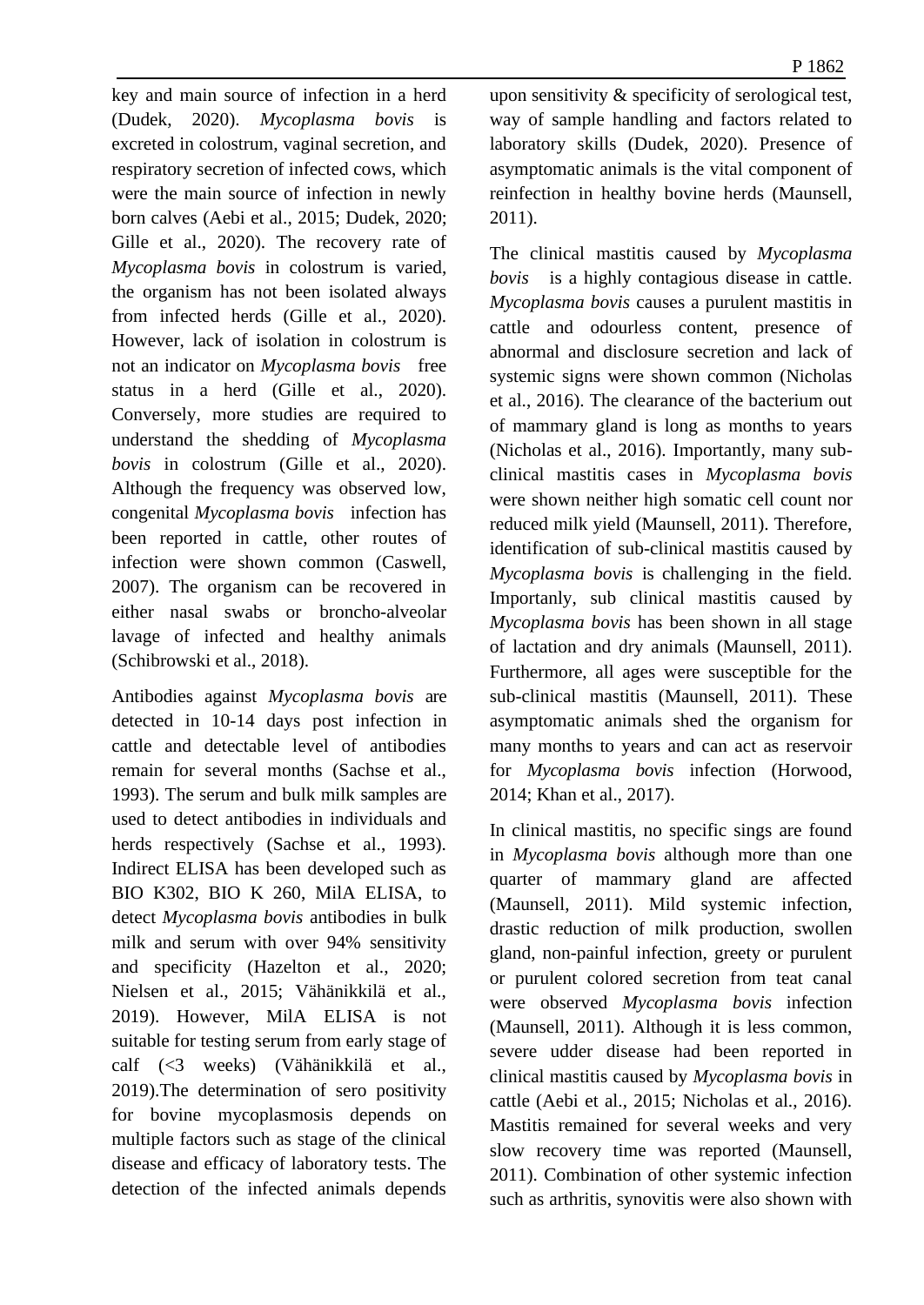lack of significant response for commonly used antimicrobial (Maunsell, 2011). A number of risk factors have been investigated on presence of mastitis in cattle by *Mycoplasma bovis* such as herd size, newly introduced cattle, dry period, feeding of waste milk or milk products, calves contact with old cows, shared pen water, adjoining pens with infected animals (Nicholas et al., 2016; Schibrowski et al., 2018).

Pneumonia caused by had been observed in any age of cattle including calves, dairy cows, beef cattle with other nonspecific clinical sings as fever, tachypnea, dyspnea, decreased appetite, with or without nasal discharge and cough (Maunsell, 2011). Poor weight gain is the common clinical signs in chronic mycoplasma infection in cattle (Maunsell, 2011). Otitis media caused by *Mycoplasma bovis* were shown in calves as an epizootic infection (Maunsell, 2011). Those calves were shown febrile illness, anorectic and sign of ear pain (Head shaking and rubbing of ear). The infection is either in unilateral or bilateral with purulent aural discharge, epiphora, and exposure keratitis (Maunsell, 2011). In severe cases, nystagmus, circling, falling and drifting movement were also shown (Maunsell, 2011). The concurrent mixed infection with other systemic microbial infection has been shown common in clinical *Mycopalsma bovis* in cattle (Dudek, 2020).

The seasonal variation had been observed in respiratory tract infection in calves caused by *Mycoplasma bovis* observed, high incidence rate were reported in colder months (Dudek, 2020). Therefore, environment plays a significant role in *Mycoplasma bovis* infection either directly or indirectly. In addition, calf pneumonia had been observed common in beef herds than dairy herds (Dudek, 2020). Mixed infection were shown common in cattle, *Mycoplama dispar, Mycoplama canis* and *Mycoplama arginine* have been isolated with *Mycoplasma bovis* in upper respiratory infection in calves (Chazel, 2010). In addition*, Mycoplama bovigenitalium, Mycoplama californicum* and *Mycoplama alkalescens* had been isolated from mastitis infection with *Mycoplasma bovis* (Mackie, 2000).

Several molecular typing methods have been optimized with variable degree of reproducibility, discrimination ability and cost effectively (Register et al., 2020). MLST, WGS, single nucleotide polymorphism has been widely used and optimized (Register et al., 2020). A multiple MLST scheme have been published, either targeting 8 or 11 genes in *Mycoplasma bovis* (Bell-Rogers et al., 2018). However, "PubMLST" has been targeted with 8 target genes with sufficient discriminating power and enough informative evidence to understand the diversity of the organism (Bell-Rogers et al., 2018; Register et al., 2020). In Belgium, five main clusters with one outlier have been shown with WGS approaching in molecular epidemiology (Bokma et al., 2020; Yair et al., 2020). In a similar approach, highly homogenous genome is found in Denmark ST 17 and ST-94 *adh*-1 were identified as predominant sequence types in the country (Bokma et al., 2020).

### **Pathogenesis and occurrence of clinical disease**

The incubation period of *Mycoplasma bovis*  infection depends upon several factors such as the infective dose, immune status, age, coinfectants, herd management, stress factors of the animal and the tissue of infected, which is few days (2-14 days) for mastitis and for pneumonia (7 days) (Calcutt, 2018). *Mycoplasma bovis* causes wide range of pathological conditions such as caseonecrotic pneumonia, mastitis, arthritis, keratoconjunctivitis, suppurative otitis media, meningitis, decubital abscesses, endocarditis and reproductive disorders in cattle (Houlihan et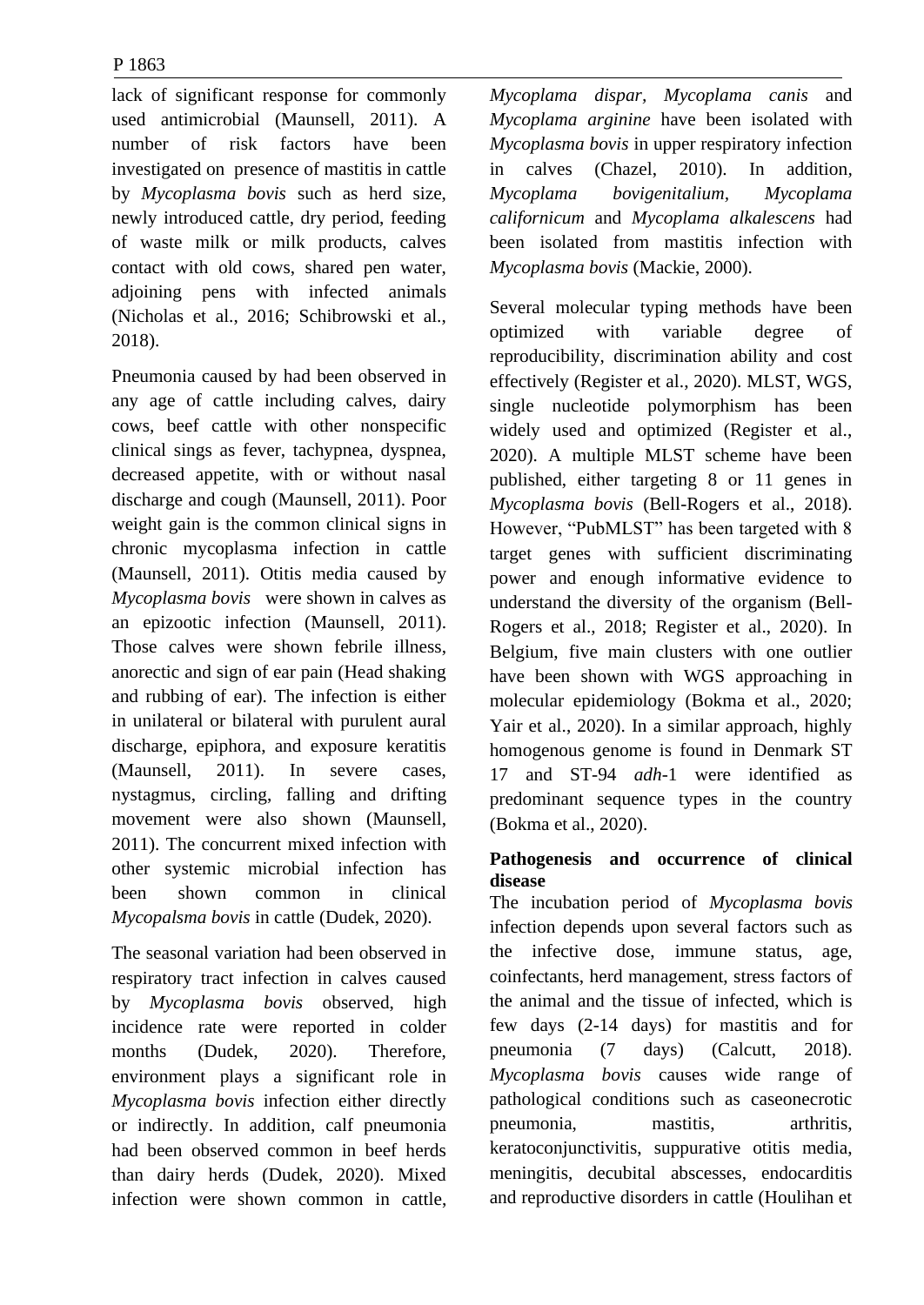al., 2007; Maeda et al., 2003). Differential diagnosis is a challenging task since coinfection with multiple respiratory pathogens were found common in bovine host (Dudek, 2020).

The pathogenicity of *Mycoplasma bovis*  infection is multifactorial and coinfection with other bacterial, viral and fungal causes are found common which leads into the severe pathological lesion with poor prognosis (Grissett, 2015). As an example, *Pasteurella multocida, Mannheimia haemolytica, Histophilus somni*, bovine respiratory syncytial virus (BRSV), bovine herpes virus 1 (BHV-1), bovine viral diarrhea virus (BVDV) and parainfuenza virus type 3 (PIV-3) had been identified as main source of coinfection with *Mycoplasma bovis* in cattle (Caswell, 2007; Dudek, 2020; Gagea et al., 2006; Justice-Allen et al., 2011; Parker, 2018; Schibrowski et al., 2018).

Stress factors may play a vital role on pathogenesis, mycoplasmosis is common in herd with inadequate feeding, long term transportation or low environmental temperature (Aebi et al., 2015). Feeding of infected colostrum is considered as the main source of *Mycoplasma bovis* infection in calves (Dudek, 2020). This has been partly proven by isolation, identification phylogenetically closed or similar *Mycoplasma bovis* from both calves and cows (Dudek, 2020). Secondly, the importance of aerosol transmissions, direct or indirect contact with infected individual cannot be excluded. Furthermore, nose to nose contact, fomite route of infection and contaminated hand of farm personals need to be minimized at farms field (Haapala et al., 2021). *Mycoplasma bovis* spreads through hematogenous route in the body, which is the reason for simultaneous infection of arthritis and pneumonia in cattle (Gagea et al., 2006). However, the primary site of the infection is the lung and *Mycoplasma bovis* had disseminated into joint though hematogenous route (Gagea et al., 2006).

*M. bovis* is adapted to respiratory mucosae in cattle and the organism survives for prolonged period without causing any clinical disease (Maunsell and Donovan, 2009). The nonspecific clinical signs are found in the infected animals including depression, high fever, shaking of head and swelling of joints (Maunsell, 2009; Maunsell, 2011). In addition, respiratory sings are commonly found in both claves and adults such as nasal discharges, persistent cough, and dyspnea in affected animals (Maunsell, 2011). Swelling of joints in legs and lameness also been reported among affected animal population (Maunsell, 2011). Insufficient feeding of colostrum is considered as a main risk factor on susceptibility to mycoplasmosis resulting of poor immune response against common pathogens at the early stage of life (Fox et al., 2008). In addition, an outbreak of mastitis had been reported as a result of artificial insemination of contaminated semen (Dudek, 2020). Presence of multiple caseo-necrotic foci in lung is found common in infected herds (Hermeyer et al., 2012). Peribronchiolar lymphoid hyperplasia, acute/subacute suppurative bronchiolitis, thicken alveolar septae, atelectasis and foci of cougulative necrosis were also observed as pathological changes in the infected calves (Dudek, 2020; Hermeyer et al., 2012). Caseonecrotic broncho pneumonia, combination of caseonecrotic and fibrinosuppurative bronchopneumonia were also found in *Mycoplasma bovis* infection (Gagea et al., 2006). Necrotizing fibrinosuppurative arthritis or tenosynovitis were shown in joint infection by histological examination (Gagea et al., 2006). In otitis media, extensive fibrino- suppurative exudate in tympanic bullae were observed in calves (Ayling et al., 2005; Dudek, 2020). Furthermore, meningitis, suppurative otitis media/interna were diagnosed in the postmortem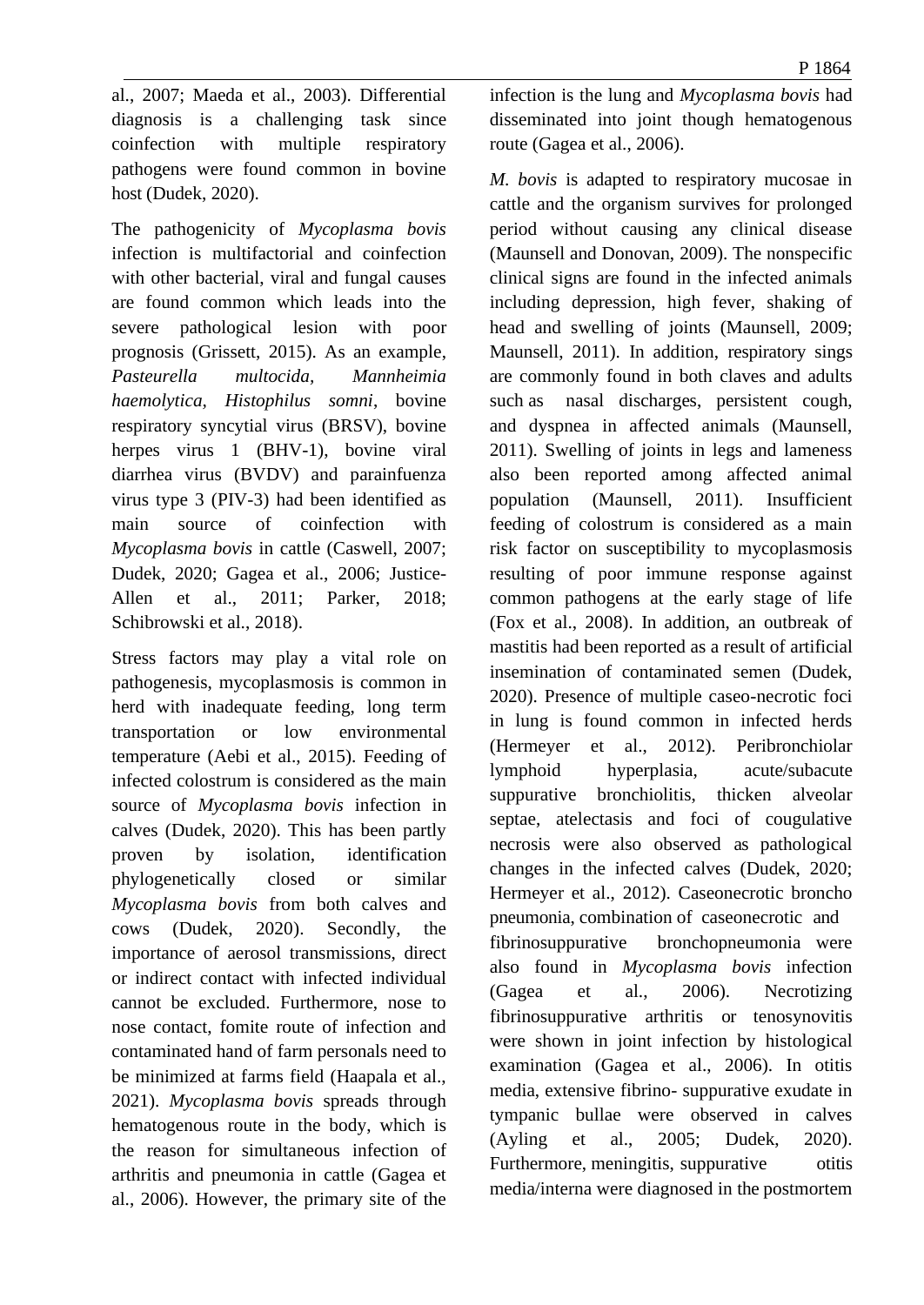examination of infected calves (Ayling et al., 2005; Dudek, 2020). In addition, necrosis in brain tissues and fibrinous heart lesion were found common in dead calves (Maeda et al., 2003). In some cases, lesions were observed in cerebellar, liver and kidney (Maeda et al., 2003).

The whole process of pathogenesis is not well understood in *Mycoplasma bovis*  infection in cattle, primary cell adherence occurred by surface membrane protein of *Mycoplasma bovis* due to the lack of cell wall in the organism (Dudek, 2020). *Mycoplasma bovis* excretes phospholipase, hydrogen peroxide, superoxide radicals which damages host cells found in mucous membrane. In addition, *Mycoplasma bovis* is shown heat resistant with the ability of forming a biofilm around the cell (Dudek, 2021).

The role of maternal antibodies against *Mycoplasma bovis* in unknown (Petersen et al., 2018). Alveolar macrophages play a vital role in clearance of *Mycoplasma bovis*  in respiratory tract infection. Detrimental inflammatory response activation by the organism also been shown by excessive TNF- alpha (Gondaira, 2018; Vähänikkilä et al., 2019). Excessive accumulation of neutrophils is facilitated by the activation of macrophages in mycoplasmosis in cattle (Dudek and Bednarek, 2017; Vähänikkilä et al., 2019). Therefore, amount of neutrophils correlate the degree of *Mycoplasma bovis*  infection (Dudek and Bednarek, 2017). The adaptive cellular mechanism against mastitis is poorly understood *Mycoplasma bovis* and previously infected animal were shown either mild or subclinical mastitis in cattle (Dudek, 2020; Punyapornwithaya et al., 2010). In addition, chronic mastitis was observed in immunosuppressed or immunocompromised animals (Dudek, 2020; Punyapornwithaya et al., 2010). It has been shown that Mycoplasma secrete

several immunomodulatory agents to induce bovine immune responses (Gondaira, 2018). The survival mechanism against host defense mechanism has not been thoroughly understood in *Mycoplasma bovis* (Dudek, 2020). Under experimental condition, calves had shown a high level of IgG1 and low level of IgG2 in a systemic infection while high amount of IgG and IgA for a local infection (Dudek, 2020). In pathogenesis, *Mycoplasma bovis* is engulfed by peripheral cells such as peripheral blood mononuclear cells (PBMCs), erythrocytes and turbinate cells (Gondaira, 2018). However, unique cellular changes and cytopathic effects have not been observed on *Mycoplams bovis*  infection by these categories of cells, however, *Mycoplasma bovis* has capability to be survived in bovine macrophages (Gondaira, 2018).

In clinical mastitis, mammary epithelial cells may play a vital role in innate immune response to recognize pathogen associated molecular pattern by pattern recognition receptors in mammary epithelial cells (Gondaira, 2018). After the recognition, cells secrete chemokines, cytokines, and antimicrobial peptides, resulting in leukocyte recruitment and activation of further defense mechanism (Gondaira, 2018). Importantly, Gondaira el al,2018 suggested that innate cells responses in *Mycoplasma bovis*  was different in *Mycoplasma bovis* which induced suppression of host immune response by bovine cells (Gondaira, 2018).

### **Diagnosis of the disease**

Bacteremia ended up with a lung infection of *Mycoplasma bovis* infection, the organism can be recovered 9 days of post inoculation either in intranasal or intra tracheal inoculation in challenging experiments (Horwood, 2014). Bacteremia may lead to have septic arthritis, as well as other systemic infection in cattle (Horwood, 2014). The gross pathological lesion of caseonecrotic bronchopneumonia has been suggested of *Mycoplasm bovis* infection in cattle (Horwood, 2014). The cranioventral bronchopneumonia with multifocal nodules of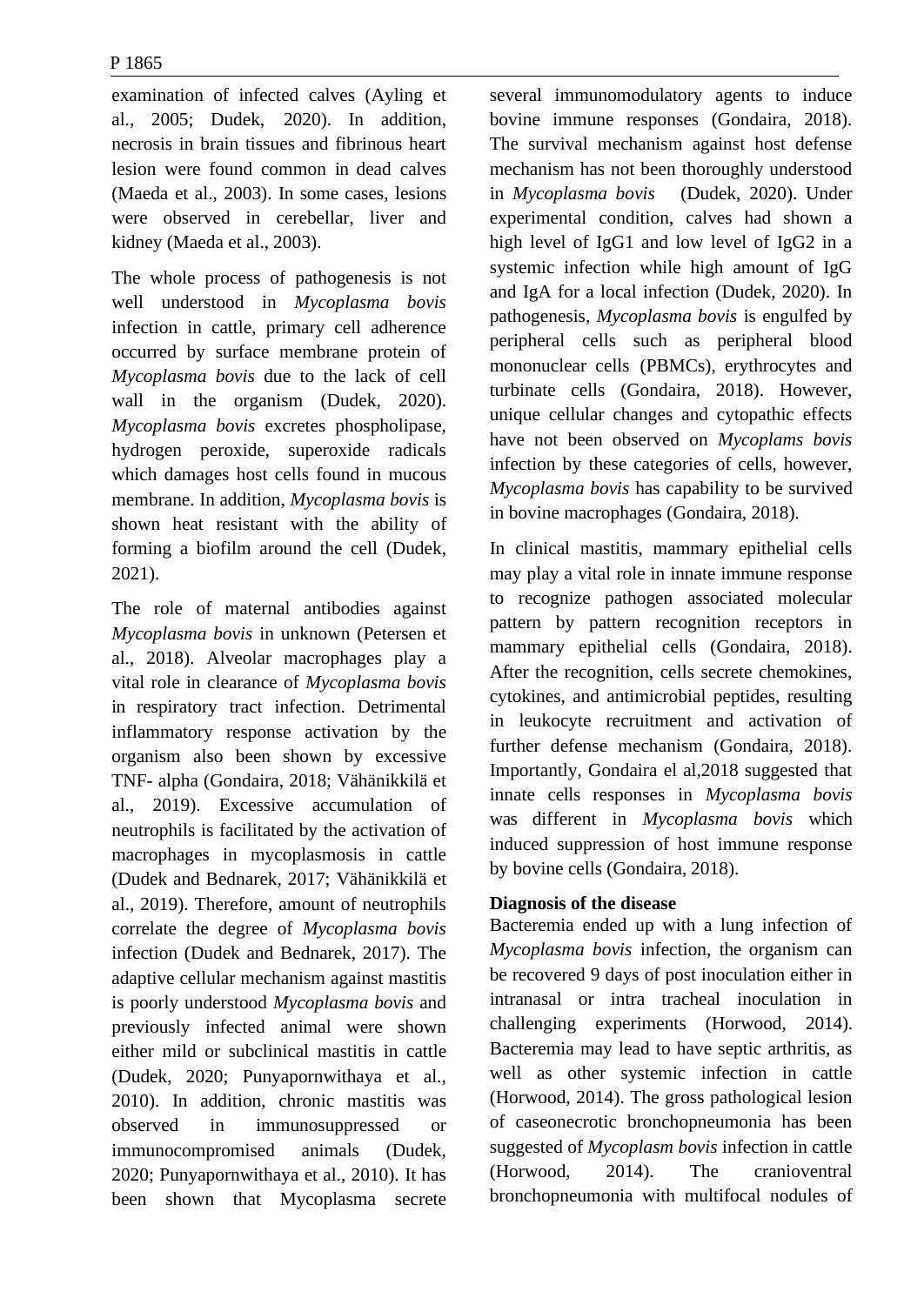caseous necrosis is considered as the typical lesion for bovine *Mycoplasma bovis*  infection (Horwood, 2014). Meanwhile, *Mycoplasma bovis* has been isolated and identified in caseonecrotic bronchopneumonia, caseonecrotic and fibrinosuppurative bronchopneumonia or fibrinosuppurative bronchopneumonia in cattle (Gagea et al., 2006). Although *Haemophilus somni* and *Manheninimia hemolytica* had been observed with nonraised, red or pink, irregular shaped non friable foci in lung tissue, Mycoplasma lesions were circular, raised white yellow nodules containing dry friable foci of caseous material in post mortem examination (Horwood, 2014). Mycoplasma is a cell surface associated organism, optimum sampling with vigorous handling of swabs is required to improve the sensitivity of the test (Gagea et al., 2006). Wooden shaft cottons are not recommended since which inhibit the growth of Mycoplasma while Mycoplasma selective transport media were given better recovery in the laboratory setting (Gagea et al., 2006). The swabs can be stored at 4℃ for couple of days before plating or putting into the specific medium. However, lung tissue cannot be kept for few hours since inhibitory factors are released from the tissue into the specific medium (Maunsell, 2011).

### **Diagnostic tests**

Diagnosis of mycoplasmosis is based on isolation and identification of *M. bovis*  organism, detection of genetic material & protein and serological testing for detection of *M. bovis* specific antibodies in the circulatory system. *M. bovis* infection is often underestimated due to the requirement special laboratory conditions and trained human resources on identification of the organism (Parker, 2018).

The isolation and identification of the organism is the gold standard on diagnosis of *Mycoplasma bovis* in cattle (Justice-Allen et al., 2011; Maunsell, 2011). However, long time duration under the general laboratory conditions is the limitation of the conventional tests (Dudek, 2020). Mycoplasma is a fastidious and slow growing bacteria and number of commercial specific media are found in the market such as Hayflikc's, Eaton's and modified PPLO (Dudek, 2020). Overgrowing of other fast-growing organism is the compromising factor in the isolation of Mycoplasma process (Maeda et al., 2003). Therefore, inhibitors such as thallium acetate or antimicrobials are being used to suppress other bacterial growth. The incubation period is 7-10 days (about 1 and a half weeks) at 37℃ with 5% CO2 (Dudek and Bednarek, 2018; Dudek, 2020; Parker, 2018). Fried eggs shaped micro colonies appeared under the light or phase contrast microscopy. However, Acholeplasma also has similar colony morphology in the Mycoplasma specific medium (Dudek, 2020). The sensitivity to digitonin may be used to differentiate Mycoplasma from Acholeplasma in diagnostic laboratory (Dudek, 2020). The minimum limit of detection of *Mycoplasma bovis* in milk was 100 CFU/ml by the conventional methods (Haapala et al., 2021). Therefore, Centrifuged milk samples were shown high sensitivity by the traditional isolation methodology (Dudek, 2020). Lack of sophisticated instruments and low cost are the advantages of conventional methods in diagnosis of Mycoplasmosis in cattle (Behera et al., 2018). In addition, pooled samples were shown high sensitivity than individual samples due to high concentration of organism (Dudek, 2020). The collected sample need to be stored in a freezer when the sample are not processed within 2 days period, 1 or 2 log reductions were reported in the freezing (Parker, 2018). The recovery rate of Mycoplasma had reduced in samples stored in a freezer or fridge, while continuous freezing and thawing had been further reduced in *Mycoplasma bovis* (Parker, 2018). In addition, multiple sampling for couple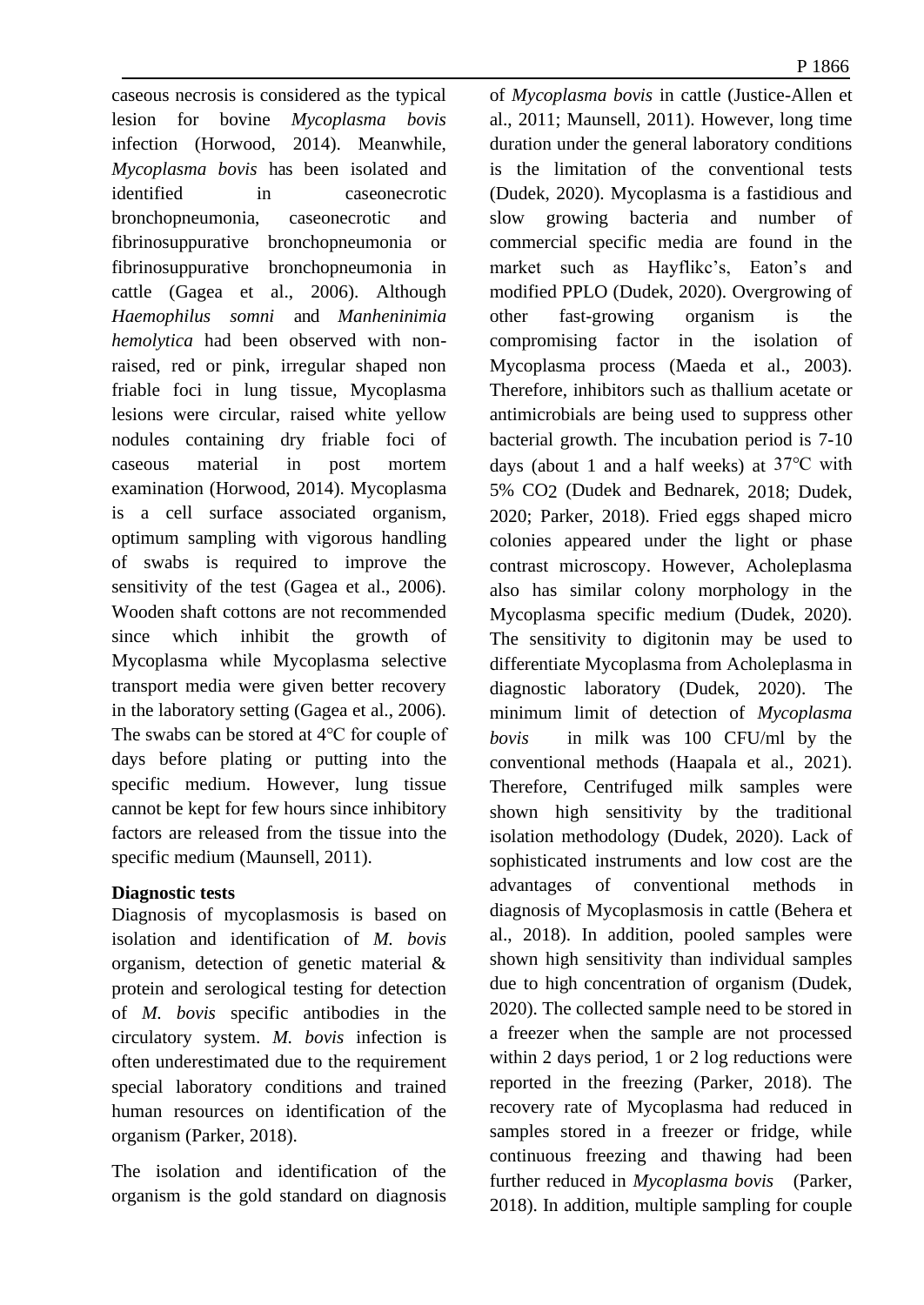of days may improve the sensitivity of isolation of Mycoplasma in milk and other clinical samples (Cai et al., 2019; Dudek, 2020; Parker, 2018). Since intermitted shedding of the organism is reported in subclinical and chronic mycoplasma infections in cattle, multiple sampling may prevent detection of false negatives in diagnostic samples in laboratory (Parker, 2018).

Molecular techniques such as conventional and quantitative PCR are used common with high analytical sensitivity and specificity. The minimum detection limit was  $4 \times 10^2$ CFU/ml in broth cultures and milk (Parker, 2018). Non-viable organism or DNA also he detected as positive sample by molecular methods (Behera et al., 2018; Justice-Allen et al., 2011; Parker, 2018). 16S rDNA and 23S rDNA targets also been used to identity and to differentiate Mycoplasma from other microorganisms (Parker, 2018). In addition, qPCR, LAMP, MOLDI TOF MS are the common techniques used in bacteriological laboratories worldwide (Bokma et al., 2019; Dudek, 2020; Parker, 2018). Furthermore, immunohistochemistry, in situ hybridization and histopathology are being used as common techniques in cattle (Dudek, 2020). The serological diagnosis is a cost-effective method the ELISA test has been optimized for field sample of both serum and milk (Behera et al., 2018; Parker, 2018). A less percentage of false positive animals were found in ELISA test in cattle (Nielsen et al., 2015).

## **Treatment and antimicrobial resistance**

*Mycoplasma bovis* is intrinsically resistance to antimicrobials such as Fosfomycin, glycopeptides, β-lactams, Sulfonamide, first- generation quinolones, trimethoprim, polymyxins, and rifampicin (Bouchardon, 2018; Sulyok et al., 2017). Therefore, no clinical outcome can be expected treatment with those antimicrobials, clinicians need to

be awarded on such classes of antimicrobials. Furthermore, macrolides and tetracyclines are the widely used antimicrobials against *Mycoplasma bovis* infection in cattle (Bouchardon, 2018; Gautier-Bouchardon et al., 2014). In addition, other antimicrobials such as lincosamide, pleuromutilin, fluoroquinolone, phenicol, spectinomycin, clindamycin, tetracycline, and azithromycin and aminoglycoside were also shown positive clinical outcome on *Mycoplasma bovis*  infections in cattle (Bouchardon, 2018). Macrolides penetrate the host cells through cell membrane resulting effectivity against intracellular infections of *Mycoplasma bovis*  (Dudek, 2020).

Antimicrobial resistance is an emerging problem in livestock, a threating antimicrobial resistance has been reported in *Mycoplasma bovis* by different studies (Bouchardon, 2018; Sulyok et al., 2017). Importantly, *Mycoplasma bovis* is a strong biofilm producer, hence, emergence of antimicrobial resistance is facilitated such artificial environment (Calcutt, 2018). However, antimicrobial resistance on macrolids and tetracyclines has been increasing reported in *Mycoplasma bovis* in several countries in Europe (Bouchardon, 2018). Furthermore, overall antimicrobial susceptibility of *Mycoplasma bovis* against commonly used antimicrobial in bovine practice had been reduced gradually last 30 years (Gautier-Bouchardon et al., 2014). Importantly, reduction on antimicrobial susceptibility had been observed on tylosin, tilmicosin, tulathromycin, spectinomycin, enrofloxacin, danofloxacin, marbofloxacin and oxytetracycline (Cai et al., 2019; Gautier- Bouchardon et al., 2014). In Europe, minimum inhibitory concentration of commercial antimicrobials on *Mycoplasma bovis* were shown high than rest of the regions in the world (Lysnyansky and Ayling, 2016). According to the Lysnyansky and Ayling, antimicrobial resistance for tetracyclines, macrolides, lincosamides, aminoglycosides,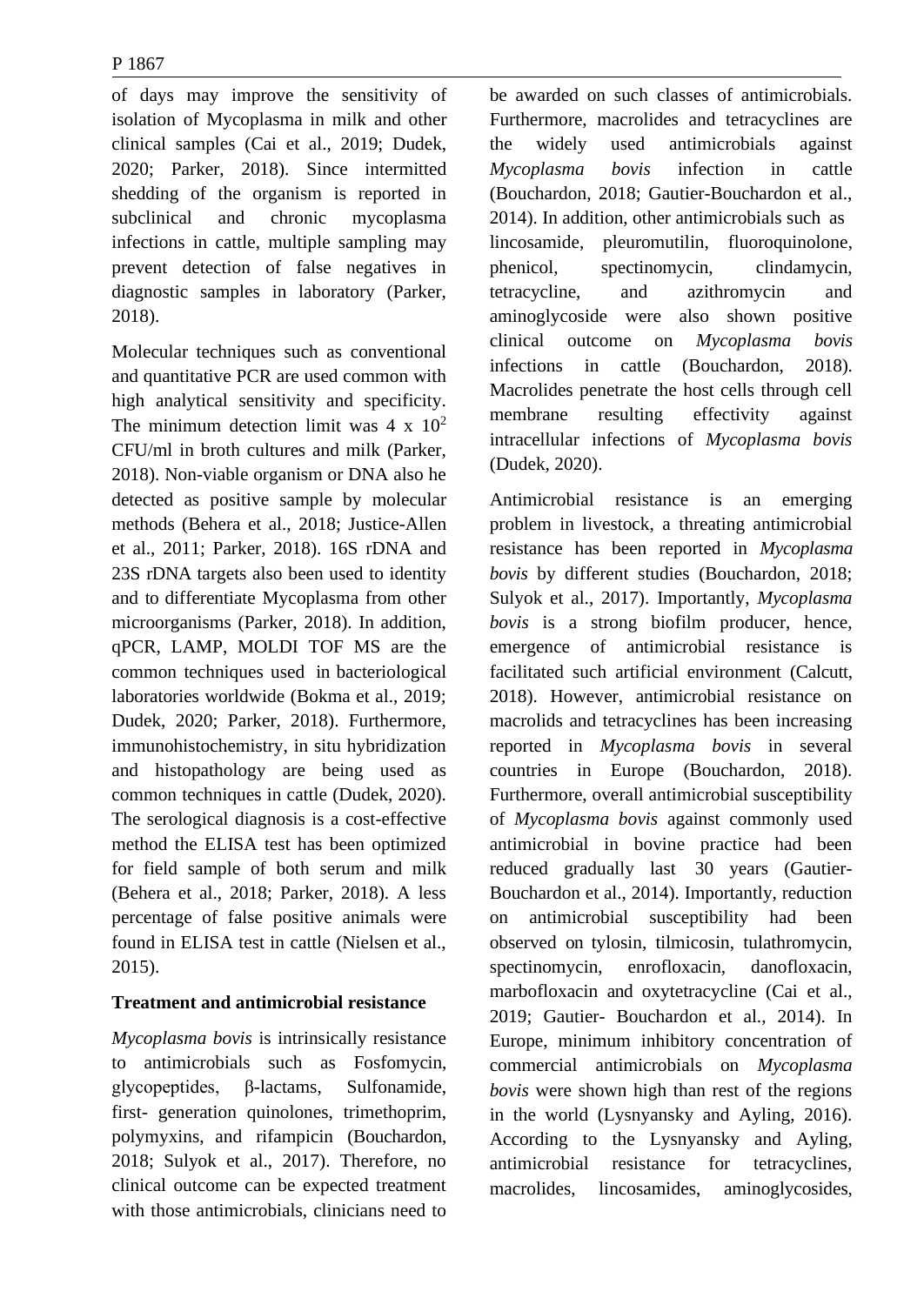chloramphenicol, and fluoroquinolones were increasing in trends in *Mycoplasma bovis*  (Lysnyansky and Ayling, 2016). In addition, similar reduction of antimicrobial susceptibility was observed in North America (Cai et al., 2019). Resistance to spectinomycin, clindamycin, tetracycline and azithromycin also been reported in Canada (Bouchardon, 2018). Antimicrobial resistance is a major problem in feed lot cattle, resistance was shown high to tulathromycin, gamithromycin, tylosin and enrofloxacin (Jelinski et al., 2020). Furthermore, genetic mutation has been identified as the most common mechanism of resistance in *Mycoplasma bovis* (Jelinski et al., 2020).

# **Prevention of** *Mycoplasma bovis*  **infection**

Three main strategies are found on prevention of *Mycoplasma bovis* infection in cattle such as establishing sanitary control measures, antimicrobial therapy, and vaccination (Dudek, 2020; Haapala et al., 2021). Imposing trade restriction is a challenging task in current livestock business with turbinating political environments. In addition, culling of infected and contact animals is a burning issue in livestock farming with lack of compensation by the government. However, over 2000 of infected farms were culled in New Zealand due to the infection caused by *Mycoplasma bovis* and most of animals were not shown any clinical sign or gross pathology (Browning, 2019). Lack of hygienic practices, lack of surveillance mechanism and no early detection laboratory facilities, infected semen on artificial insemination, and low milk production were the main risk factors on *Mycoplasma bovis* infection in cattle (Haapala et al., 2021). Therefore, hygienic measures at milking, calf pens, feeding buckets, and teats has significantly reduced P 1868

the *Mycoplasma bovis* infection (Haapala et al., 2021). Minimizing nose to nose contact of calves had reduced incidence of *Mycoplasma bovis* infection (Haapala et al., 2021). Separation of infected or test positive animals is practical methods to prevent further within a specific herd of cattle (Dudek, 2021). Furthermore, milking animals need to be tested continuously to identify the positive animal (Dudek, 2021). As a clarification, 1 X 10<sup>6</sup> cfu/ml of organism were found in infected milk from mastitis, therefore, screening on bulk milk tank is a sound method to control *Mycoplasm bovis* infection in cattle (Dudek, 2021). Pasteurization of colostrum and raw milk is also recommended to destroy *Mycoplasma bovis* in milk, discarding infected colostrum and raw milk is also suggested (Gille et al., 2020). Screening of milk sample from sub clinical mastitis for *Mycoplama bovis* has been recommended to control he infection in dairy herds. However, *Mycoplasma bovis* has been reported from animals with low somatic counts or clinical sings (Kauf et al., 2007). Continuous monitoring of bulk milk tank for *Mycoplasma bovis* in highly recommended (Nicholas et al., 2016). Screening on newly introduced animals is an important strategy to control incidence of mycoplasmosis in a dairy farm (Nicholas et al., 2016).

## **Vaccination**

Lack of a successful vaccine against *Mycoplasma bovis* is still an overwhelming issue in cattle husbandry (Dudek, 2021). In addition, effective commercial vaccine is found to control *Mycoplasm bovis* infection (Tardy et al., 2020). Several killed bacterin have been registered in USA such as "Myco- Bac-B", Pulmo-Guard™MpB, Mycomune® "Mycoplasma Bovis bacterin" (texasvetlab.com) with variable success. All these vaccines are focused on respiratory tract infections and no vaccine targeting reduction of clinical mastitis caused by *Mycoplasma bovis* in cattle (Dudek, 2020).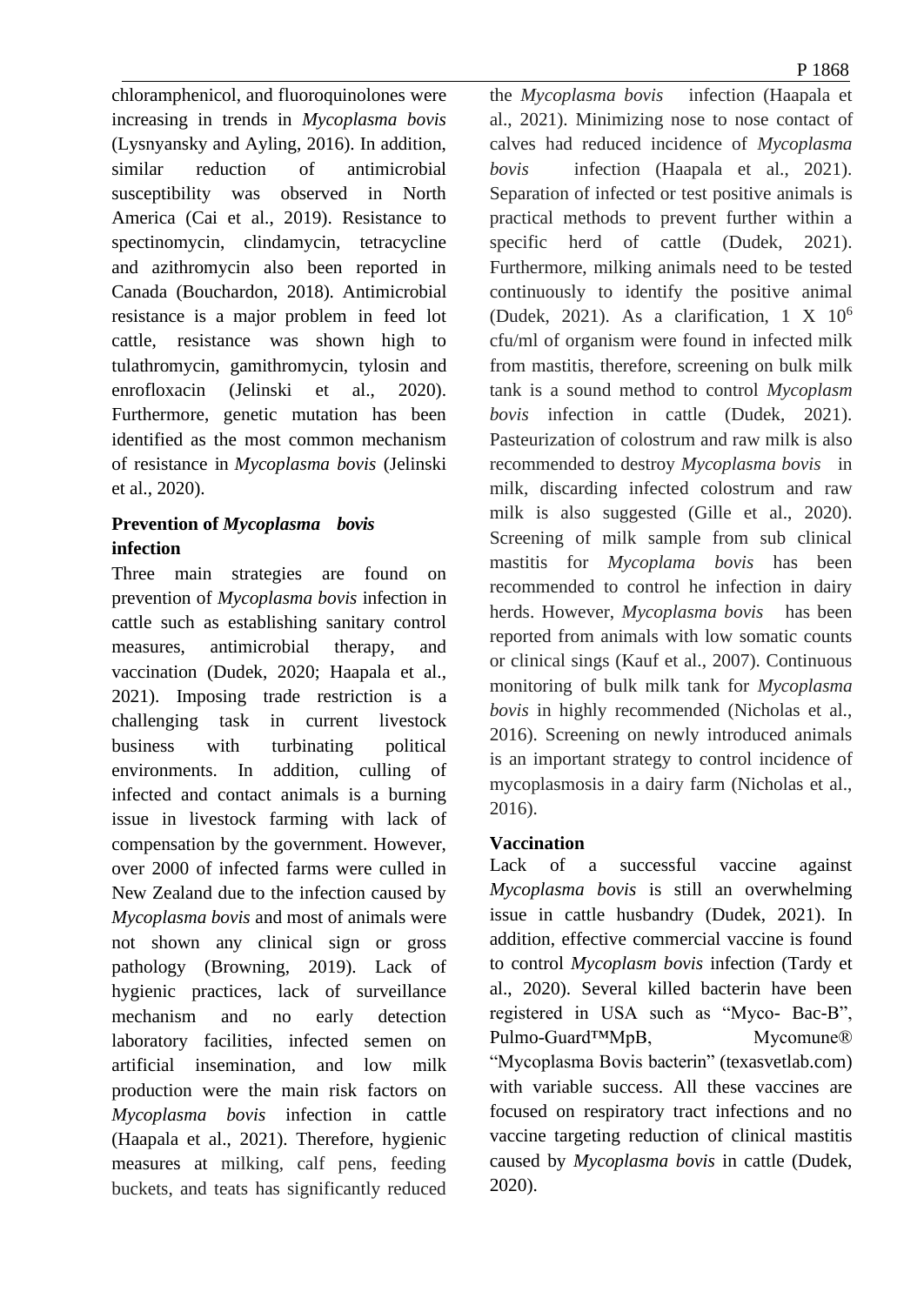Although inactivated vaccines are popular to control *Mycoplasma bovis* infection in bovine host, cost of production was shown high than production of live *Mycoplasma bovis* vaccine (Nicholas et al., 2002). However, killed vaccine has proven on reducing clinical disease, minimum colonization in upper respiratory tract, reduced lung lesions and high antibody titters of post vaccination in cattle (Perez-Casal et al., 2017). In addition, satisfactory mucosal immune response were also observed after the killed vaccination (Perez-Casal et al., 2017). However, nasal shedding of *Mycoplasma bovis* was shown continue with homologous and heterologous *Mycoplasma bovis* vaccination (Dudek, 2021). Adjuvant is the limiting factor in new vaccine formulation in livestock, vaccine which formulated with commercial adjuvants and polyinosinic:polycytidylic acid (poly I:C) , cationic innate defense regulator (IDR) peptide 1002 were shown high efficacy against *Mycoplasma bovis*  infection in cattle (Prysliak et al., 2017).

The live vaccine is another kind of vaccine to be used on prevention of *Mycoplasma bovis* infection in calves and cows. The efficacious protection has been observed with live attenuated vaccine used in China, developed early immune response early as 7 days and persisted till 30 days post vaccination (Han et al., 2015; Zhang et al., 2014). The live vaccine was shown positive effect on IgG, IFN Beta and TNF alpha while no different in IgA and TNF alpha under experimental condition in calves (Zhang et al., 2014). The vaccine was not shown success on shedding of the organism though mucous membrane (Dudek, 2021). In addition, subunit vaccine, recombinant based vaccine also been investigating, inducing cell mediated immune responses is the remain challenge although high antibody mediated responses were observed (Zhang et

al., 2014). Furthermore, more research is needed to identify recombinant protein that confer protection against *Mycoplasma bovis.* Therefore, combination of vaccination and inducing host immune response is considered as effective methodology for controlling the *Mycoplasma bovis* infection in cattle (Tardy et al., 2020). Sero-surveillance, culling of infected and contact animals were done to eradicate *Mycoplasma bovis* infection in cattle, similar practiced was done in recent past in New Zealand (Dudek, 2020). In USA, autovaccinations are practiced produced from field isolates of the same farm premises. Three auto vaccines have been studied by Nicholas, 2019 and concluded low mortality and high body weight in calves of vaccinated although clinical incidence were not reduced (Nicholas, 2016).The significant level of protection against *Mycoplasma bovis* was shown with saphonin inactivated *Mycoplasm bovis* vaccine in cattle with low incidence of pneumonia, low number of lung lesions and internal organs (Nicholas et al., 2002). In addition, naval vaccine containing saphonin and lysozyme dimers has effectively stimulated cell mediated immune responses in calves (Dudek and Bednarek, 2017). Satisfactory humoral responses also been shown with experimental recombinant vaccine of *Mycoplasma bovis* (Prysliak et al., 2017). In addition, differentiation of vaccinated antibodies against antibodies of post infection is also possible in *Mycoplasma bovis* infection (Han et al., 2015). Therefore, a dream of effective vaccine against *Mycoplasma bovis* infection is not such far in cattle industry.

The culling of infected herd is a proven alternative to eradicate a contagious disease with the limitation on diagnostic tests. As an example, New Zealand became the last cattle rearing country who were infected with *Mycoplasma bovis* (Browning, 2019; Dudek, 2021). Conversely, the culling strategies are challenging task in developing countries due to the scarcity for funding on compensation.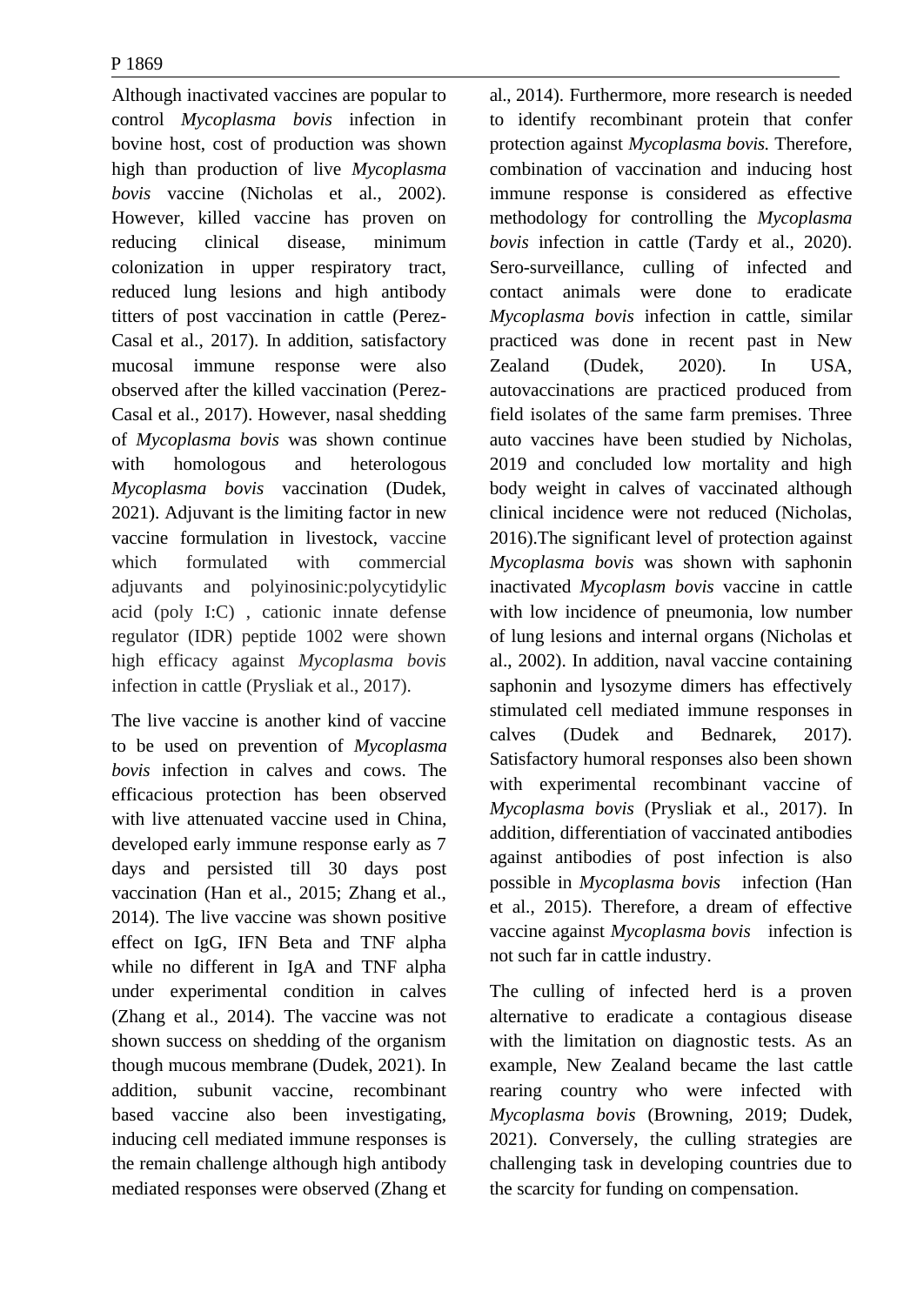### *Mycoplasma bovis* **in Sri Lanka**

No detail studies on *Mycoplasma bovis* had been carried out in the country and scarcity of the literature is the throwback to know the status of *Mycolasma bovis* infection in cattle. Therefore, more studies are required to know the exact prevalence of *Mycoplam bovis* in cattle, Sri Lanka. Importantly, diagnostic facilities on *Mycoplsam bovis* has not been established either in peripheral or central veterinary laboratories. Establishment and maintenance of diagnostic facilities are required together with serological screening of suspected herds. The screening programme needs to be targeted healthy animals, live animals with respiratory tract infections, milk collecting centers and slaughterhouse to control the infection in cattle.

#### **CONCLUSION**

*Mycoplasma bovis* is an intracellular pathogen in cattle, Sri Lanka due to the recent importation of animal from outside**.**  The disease prevalence is not well known in the country and no extensive studies or surveillance programme has been established against *Mycoplasma bovis*. However, it is a difficult bacterium to control or eradicate from cattle and silent spreading is the key feature of this infection. The regular monitoring, improving biosecurity measures, quarantine regulations, hygienic practices in farming and vaccination are the most proven strategies of controlling disease mycoplasmosis in cattle.

### **ACKNOWLEDGEMENT**

Authors would like to acknowledge The Fleming Fund fellowship programme, UK and University of Hong Kong for literature access to write the article. In addition, special thanks mush be gone to the Dr, Wu Peng (Mentor/ Department of Public health, University of HK), The Fleming Fund team at University of HK, Hong Kong, for all the encouragement mentoring under the Fleming Fund fellowship programme., We would acknowledge Department of Animal Production and Health, Veterinary Research Institute for all support given.

### **Authors contribution**

Whole authors were contributed on writing the paper at different percentages as MARP (50%), GISP (25%) and NL (25%). The paper was edited by corresponding author, MARP.

#### **REFERENCES**

- 1. Aebi, M., van den Borne, B.H.P., Raemy, A., Steiner, A., Pilo, P. & Bodmer, M. (2015) *Mycoplasma bovis* infections in Swiss dairy cattle: a clinical investigation. Acta veterinaria Scandinavica 57, 10-10.
- 2. Ayling, R., Nicholas, R., Hogg, R., Wessels, J., Scholes, S., Byrne, W., Hill, M., Moriarty, J. & O'Brien, T. (2005) *Mycoplasma bovis* isolated from brain tissue of calves. Vet Rec 156, 391-392.
- 3. Behera, S., Rana, R., Gupta, P.K., Kumar, D., Sonal, Rekha, V., Arun, T.R. & Jena., D. (2018) Development of real-time PCR assay for the detection of *Mycoplasma bovis*. Trop Anim Health Prod 50, 875- 882.
- 4. Bell-Rogers, P., Parker, L. & Cai, H.Y. (2018) Multi-locus sequence types of *Mycoplasma bovis* isolated from Ontario, Canada in the past three decades have a temporal distribution. J Vet Diagn Invest 30, 130-135.
- 5. Bokma, J., Pardon, B., Van Driessche, L., Gille, L., Deprez, P., Haesebrouck, F. & Boyen, F. (2019) Optimizing identification of *Mycoplasma bovis* by MALDI-TOF MS. Res Vet Sci 125, 185- 188.
- 6. Bokma, J., Vereecke, N., De Bleecker, K., Callens, J., Ribbens, S., Nauwynck, H., Haesebrouck, F., Theuns, S., Boyen, F. & Pardon, B. (2020) Phylogenomic analysis of *Mycoplasma bovis* from Belgian veal, dairy and beef herds. Vet Res 51, 121.
- 7. Bouchardon, A.V.G. 2018. Antimicrobial Resistance in Mycoplasma spp. Microbiol Spectrum 6, ARBA-0030.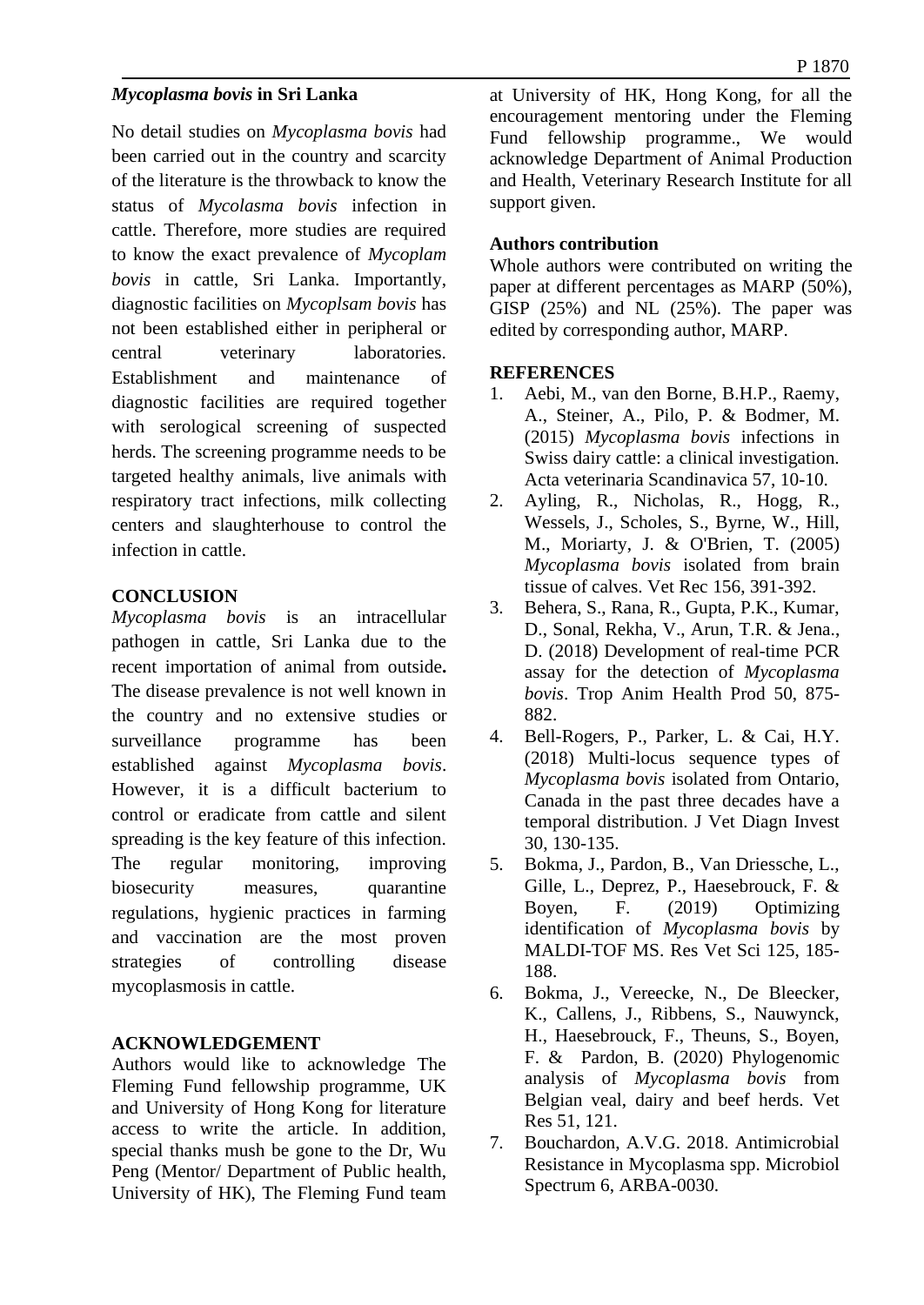- 8. Browning, G., Caswell, J., Cobb, S., Larry Fox, L., French, N., Garner, G., Humphris, M., Ben Madin, B., McDougall, S., Morton, J. & Nicholas, R. (2019) Report of the *Mycoplasma bovis* technical advisory group (TAG) in response to the terms of reference (June 2019), 1-22.
- 9. Cai, H.Y., McDowall, R., Parker, L., Kaufman, E.I. & Caswell, J.L. (2019) Changes in antimicrobial susceptibility profiles of *Mycoplasma bovis* over time. Canadian journal of veterinary research 83, 34-41.
- 10. Calcutt, M.J., Lysnyansky, I., Sachse, K., Fox, L.K., Nicholas, R.A.L. & Ayling, R.D. (2018) Gap analysis of *Mycoplasma bovis* disease, diagnosis andcontrol: An aid to identify future development requirements. Transbound Emerg Dis. 65, 91-109.
- 11. Castillo-Alcala, F., Bateman, K.G., Cai, H.Y., Schott, C.R., Parker, L., Clark, M.E., McRaild, P., McDowall, R.M., Foster, R.A., Archambault, M. & Caswell, J.L. (2012) Prevalence and genotype of *Mycoplasma bovis* in beef cattle after arrival at a feedlot. Am J Vet Res 73, 1932-1943.
- 12. Caswell, J. & Archambault, M. (2007) *Mycoplasma bovis* pneumonia in cattle. Animal Health Research Reviews 8, 161-186.
- 13. Chazel, M., Trady, F., Le Grand, D., Calavas, D. & Poumarat, F. (2010) Mycoplasmoses of ruminants in France: Recent data from the national surveillance network. BMC Vet. Res. 6.
- 14. Dudek, K., & Bednarek, D. (2018). Saponin-based *Mycoplasma bovis* Vaccine Containing Lysozyme Dimer Adjuvant Stimulates Acute Phase Response in Calves. Journal of veterinary research 62, 269-273.
- 15. Dudek, K. & Bednarek, D. (2017) Tand B-cell Response Analysis Following Calf Immunisation with Experimental *Mycoplasma bovis* Vaccine Containing Saponin and Lysozyme Dimer. Journal of veterinary research 61, 433-437.
- 16. Dudek, K., Robin A. J. N., Szacawa, E. & Bednarek, D. (2020) *Mycoplasma bovis* Infections, Occurrence, Diagnosis and Control. Pathogens 9.
- 17. Dudek, K., Szacawa, E. & Nicholas, R.A.J. (2021) Recent Developments in Vaccines for Bovine Mycoplasmoses caused by *Mycoplasma bovis* and *Mycoplasma mycoides* subsp. mycoides. Vaccine 9, 1-14.
- 18. Fox, L.K., Muller, F.J., Wedam, M.L., Schneider, C.S. & Biddle, M.K (2008). Clinical *Mycoplasma bovis* mastitis in prepubertal heifers on 2 dairy herds. The Canadian veterinary journal 49, 1110- 1112.
- 19. Gagea, M.I., Bateman, K.G., Shanahan, R.A., van Dreumel, T., McEwen, B.J., Carman, S., Archambault, M. & Caswell, J.L. (2006) Naturally occurring *Mycoplasma bovis*-associated pneumonia and polyarthritis in feedlot beef calves. J Vet Diagn Invest 18, 29-40.
- 20. Gille, L., Evrard, J., Callens, J., Supré, K., Grégoire, F., Boyen, F., Haesebrouck, F., Deprez, P. & Pardon, B. (2020) The presence of *Mycoplasma bovis* in colostrum. Vet Res 51, 54.
- 21. Gautier-Bouchardon, A.V., Ferré, S., Le Grand, D., Paoli, A., Gay, E. & Poumarat, F. (2014) Overall decrease in the susceptibility of *Mycoplasma bovis* to antimicrobials over the past 30 years in France. PloS one 9, e87672-e87672.
- 22. Gondaira, S., Higuchi,H., Iwano, H., Nishi, K., Nebu, T., Nakajima,K. & Nagahata, H. (2018) Innate immune response of bovine mammary epithelial cells to *Mycoplasma bovis*. J Vet Sci 19, 79-87.
- 23. Grissett, G.P., White, B. J. & Larso, R.L. (2015) Structured Literature Review of Responses of Cattle to Viral andBacterial Pathogens Causing Bovine Respiratory Disease Complex. J Vet Intern Med 29, 770-780.
- 24. Haapala, V., Vähänikkilä, N., Kulkas, L., Tuunainen, E., Pohjanvirta, T., Autio, T., Pelkonen, S., Soveri, T.& Simojoki, H. (2021) *Mycoplasma bovis* infection in dairy herds-Risk factors and effect of control measures. J Dairy Sci 104, 2254- 2265.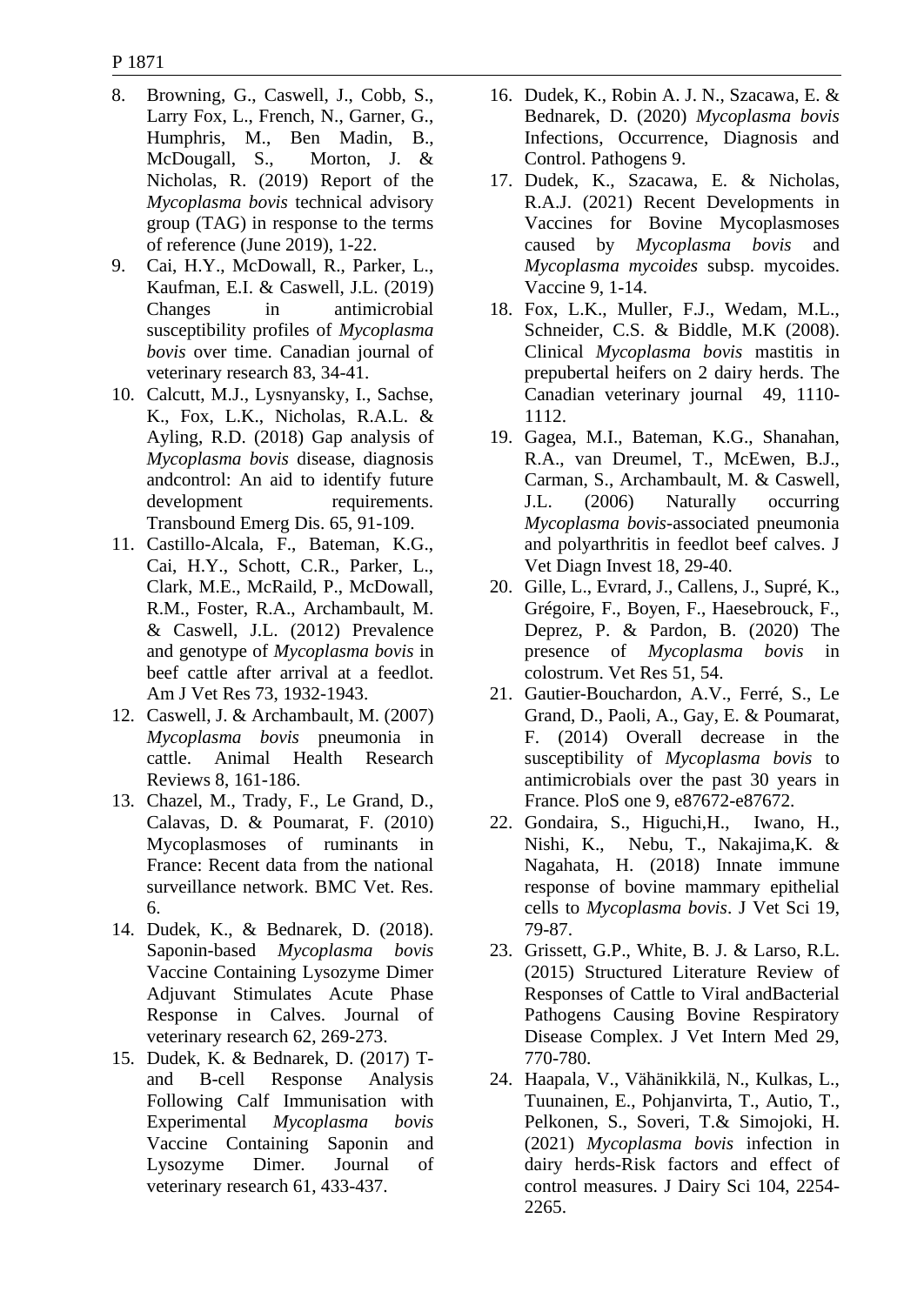- 25. Han, X., Khan, F.A., Zhu, X., Zhang, R., Mustafa, R., Hu, C., Chen, Y., Chen, H. & Guo, A. (2015) Establishment of an antibody avidity test to differentiate vaccinated cattle from those naturally infected with *Mycoplasma bovis*. Vet J 203, 79-84.
- 26. Hazelton, M.S., Morton, J.M., Parker, A.M., Sheehy, P.A., Bosward, K.L., Malmo, J. & House, J.K. (2020) Whole dairy herd sampling to detect subclinical intramammary *Mycoplasma bovis* infection after clinical mastitis outbreaks. Vet Microbiol 244, 108662.
- 27. Hazelton, M.S., Morton, J.M., Parker, A.M., Bosward, K.L., Sheehy, P.A., Dwyer, C.J., Niven, P.G. & House, J.K. (2020) *Mycoplasma bovis* and other Mollicutes in replacement dairy heifers from *Mycoplasma bovis*infected and uninfected herds: A 2 year longitudinal study. J Dairy Sci 103, 11844-11856.
- 28. Hermeyer, K., Buchenau, I., Thomasmeyer, A., Baum, B., Spergser, J., Rosengarten, R. & Hewicker-Trautwein, M. (2012) Chronic pneumonia in calves after experimental infection with *Mycoplasma bovis* strain 1067: characterization of lung pathology, persistence of variable surface protein antigens and local immune response. Acta veterinaria Scandinavica 54, 9-9.
- 29. Houlihan, M.G., Veenstra, B., Christian, M.K., Nicholas, R., R. Ayling. (2007) Mastitis and arthritis in two dairy herds caused by *Mycoplasma bovis*. Vet Rec 160, 126- 127.
- 30. Jelinski, M., Kinnear, A., Gesy, K., Andrés-Lasheras, S., Zaheer, R., Weese, S. & McAllister, T.A. (2020) Antimicrobial Sensitivity Testing of *Mycoplasma bovis* Isolates Derived from Western Canadian Feedlot Cattle. Microorganisms 8, 124.
- 31. Jelinski, M., Kinnear, A., Gesy, K., Andrés-Lasheras, S., Zaheer, R., Weese, S. & McAllister, T.A. (2020) Antimicrobial Sensitivity Testing of *Mycoplasma bovis* Isolates derived

from Western Canadian Feedlot Cattle. Microorganisms 8, 124.

- 32. Justice-Allen, A., Trujillo, J., Goodell, G. & Wilson, D. (2011) Detection of multiple Mycoplasma species in bulk tank milk samples using real-time PCR and conventional culture and comparison of test sensitivities. J Dairy Sci 94, 3411- 3419.
- 33. Kauf, A.C., Rosenbusch, R.F., Paape, M.J. & Bannerman, D.D. (2007) Innate immune response to intramammary *Mycoplasma bovis* infection. J Dairy Sci 90, 3336-3348.
- 34. Lysnyansky, I. & Ayling, R.D. (2016). *Mycoplasma bovis*: Mechanisms of Resistance and Trends in Antimicrobial Susceptibility. Frontiers in Microbiology 7.
- 35. Mackie, D.P.F.D., Brice, N. & Ball, H.J. (2000) Mixed mycoplasma mastitis outbreak in a dairy herd. Vet. Rec. 147, 335-336.
- 36. Maeda, T., Shibahara, T., Kimura, K., Wada, Y., Sato, K., Imada, Y., Ishikawa & Kadota, Y.K. (2003) *Mycoplasma bovis*-associated suppurative otitis media and pneumonia in bull calves. Journal of comparative pathology 129, 100-110.
- 37. Maunsell, F.P. & Donovan, G. A. (2009). *Mycoplasma bovis* Infections in Young Calves. Food Anim. Pract. 25, 139-177.
- 38. Maunsell, F.P., Woolums, A. R., Francoz, D., Rosenbusch, R,F., Step, D.L., Wilson & Janzen D. J. E.D. (2011) *Mycoplasma bovis* Infections in Cattle. J Vet Intern Med 25, 772-783.
- 39. Nicholas, R.A., Fox & Lysnyansky, L.K., I. (2016). Mycoplasma mastitis in cattle: To cull or not to cull. Vet J 216, 142-147.
- 40. Nicholas, R.A., Fox, L. K. & Lysnyansky, I. (2016) Mycoplasma mastitis in cattle: To cull or not to cull. Vet J 216, 142-147.
- 41. Nicholas, R.A.J., Ayling, R.D. & Stipkovits, L.P. (2002) An experimental vaccine for calf pneumonia caused by *Mycoplasma bovis*: clinical, cultural, serological and pathological findings. Vaccine 20, 3569-3575.
- 42. Nielsen, P.K., Petersen, M.B., Nielsen, L.R., Halasa, T. & Toft, N. (2015) Latent class analysis of bulk tank milk PCR and